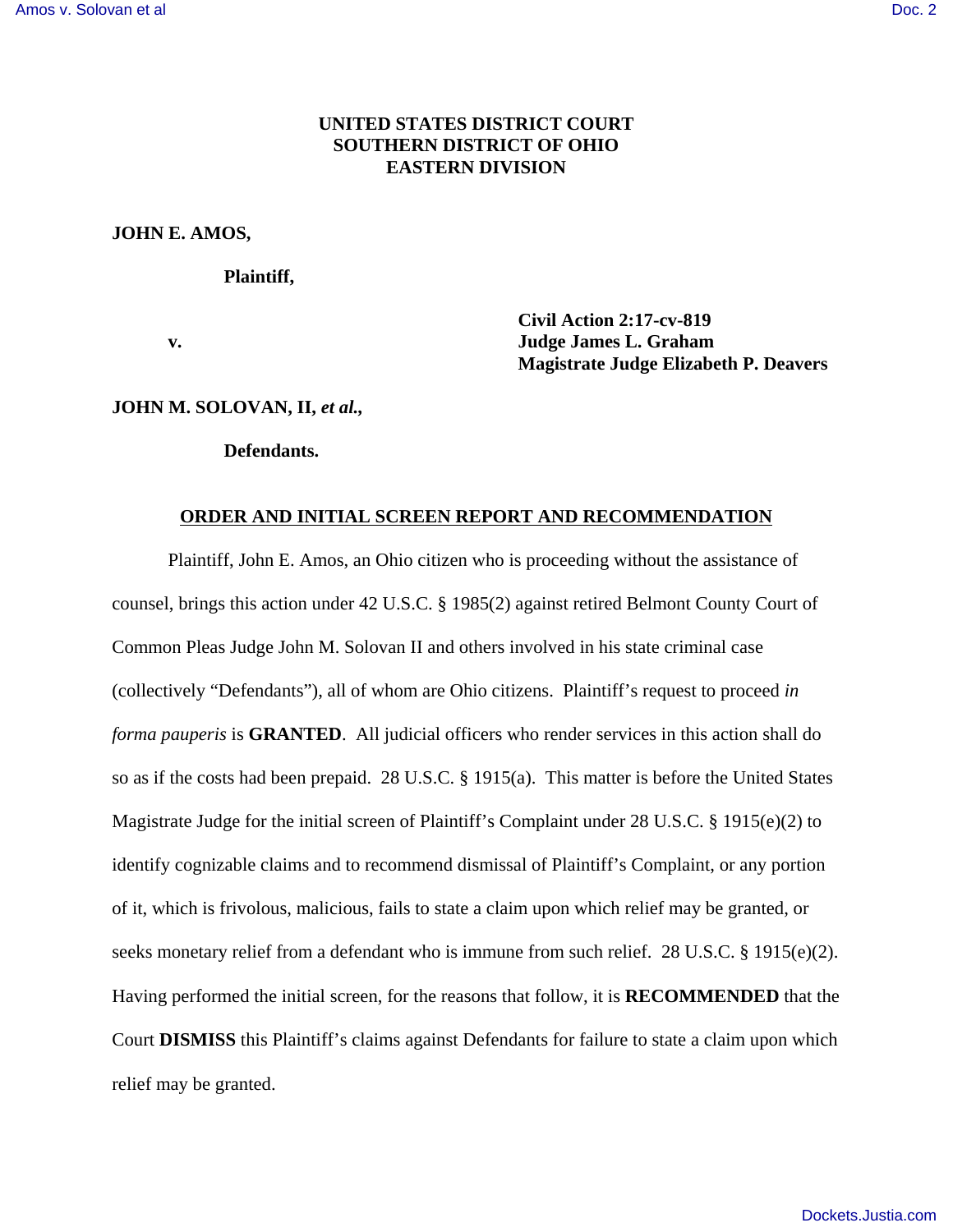Congress enacted 28 U.S.C. § 1915, the federal *in forma pauperis* statute, seeking to "lower judicial access barriers to the indigent." *Denton v. Hernandez*, 504 U.S. 25, 31 (1992). In doing so, however, "Congress recognized that 'a litigant whose filing fees and court costs are assumed by the public, unlike a paying litigant, lacks an economic incentive to refrain from filing frivolous, malicious, or repetitive lawsuits.'" *Id*. at 31 (quoting *Neitzke v. Williams*, 490 U.S. 319, 324 (1989)). To address this concern, Congress included subsection  $(e)^1$  as part of the statute, which provides in pertinent part:

(2) Notwithstanding any filing fee, or any portion thereof, that may have been paid, the court shall dismiss the case at any time if the court determines that--

\* \* \*

(B) the action or appeal--

(i) is frivolous or malicious;

(ii) fails to state a claim on which relief may be granted; or  $\dots$ .

28 U.S.C. § 1915(e)(2)(B)(i) & (ii); *Denton*, 504 U.S. at 31. Thus, § 1915(e) requires *sua sponte* dismissal of an action upon the Court's determination that the action is frivolous or malicious, or upon determination that the action fails to state a claim upon which relief may be granted.

 A federal court has limited subject matter jurisdiction. "The basic statutory grants of federal court subject-matter jurisdiction are contained in 28 U.S.C. § 1331, which provides for '[f]ederal-question' jurisdiction, and § 1332, which provides for '[d]iversity of citizenship' jurisdiction." *Arbaugh v. Y&H Corp*., 546 U.S. 500, 501 (2006). Federal-question jurisdiction is invoked when a plaintiff pleads a claim "arising under" the federal laws, the Constitution, or

<sup>&</sup>lt;sup>1</sup>Formerly 28 U.S.C. § 1915(d).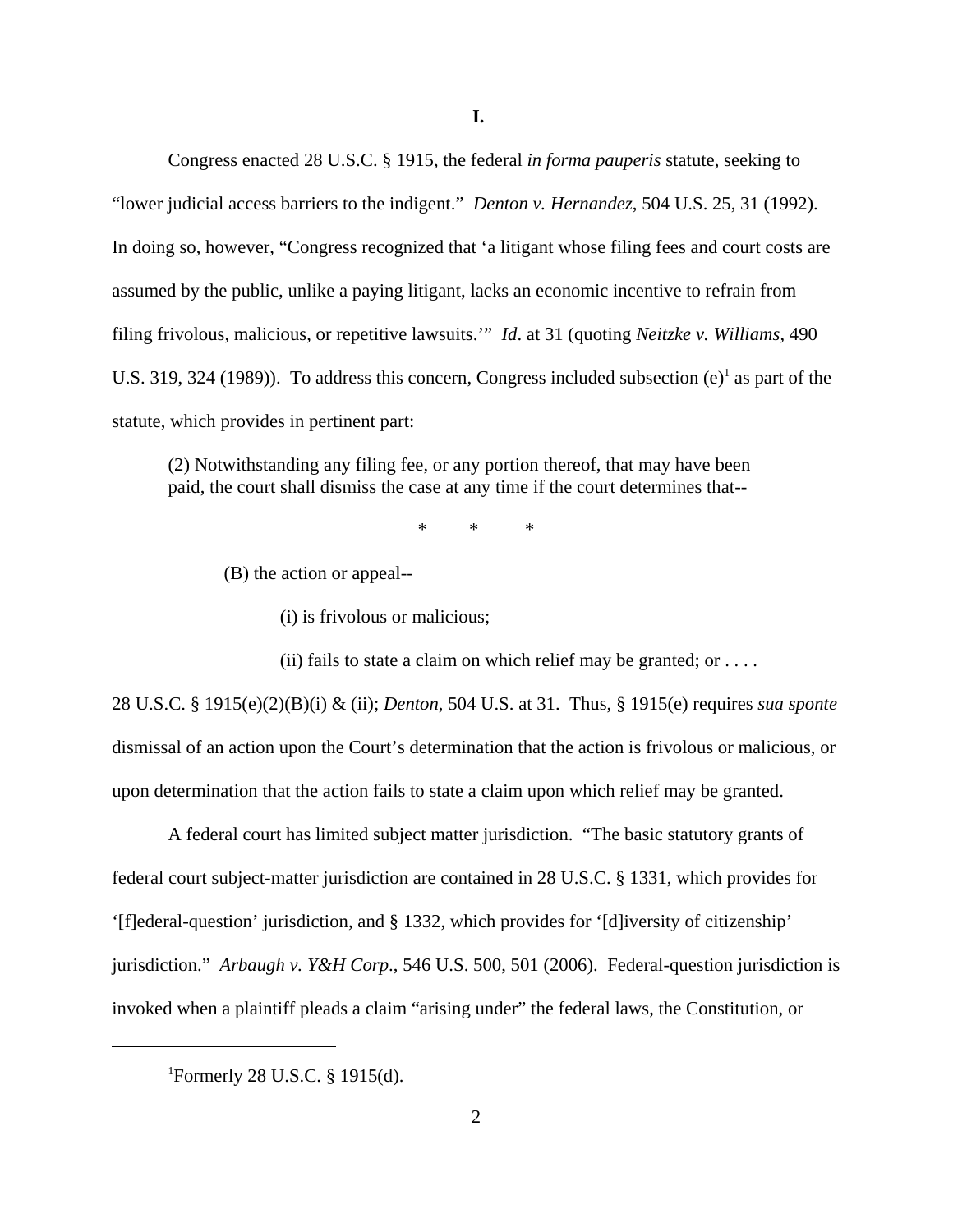treaties of the United States. *Id*. (citation omitted). For a federal court to have diversity jurisdiction pursuant to Section  $1332(a)$ , there must be complete diversity, which means that each plaintiff must be a citizen of a different state than each defendant, and the amount in controversy must exceed \$75,000. *Caterpillar, Inc. v. Lewis*, 519 U.S. 61, 68 (1996).

#### **II.**

According to the Complaint, Defendants were involved in various capacities in Plaintiff's indictment and subsequent sentencing in Belmont County, Ohio between March 7, 2007, and May 4, 2007. (ECF No. 1-1at 3.) Plaintiff asserts that Defendants Fry and Solovan "formally charged [Plaintiff] by indictment . . . in violation of the U.S. Fourth Amendment. My civil right against my person and property has been violated as the probable cause (indictment) is not supported by oath or affirmation." (*Id*.) Plaintiff asserts that Defendant Nichelson "joined the conspiracy when he represented [Plaintiff] in the pro forma criminal case. As he knew or should have known that no criminal charge was made against [Plaintiff] pursuant to U.S. Const. Amend. 4." (*Id*.) Plaintiff claims that, as a result of Defendants' actions, he was wrongfully sentenced to fifty years in prison. (*Id*.) Plaintiff, therefore, seeks \$500,000 in compensatory damages and \$500,000 in punitive damages against each defendant. (*Id*. at 4.)

#### **III.**

Plaintiff purports to bring his claims pursuant to 42 U.S.C. § 1985(2). (ECF No. 1-1 at 2.) Plaintiff has utterly failed to provide any facts from which the Court could find that Defendants conspired against him "by force, intimidation, or threat" to deter him or any witness from attending court or testifying, as required by the statute. 42 U.S.C. § 1985(2). In any event, the statute of limitations applicable to claims arising in Ohio under 42 U.S.C. § 1985 is two years, as found in Ohio Revised Code § 2305.10. *Sykes v. United States*, 507 F. App'x 455, 462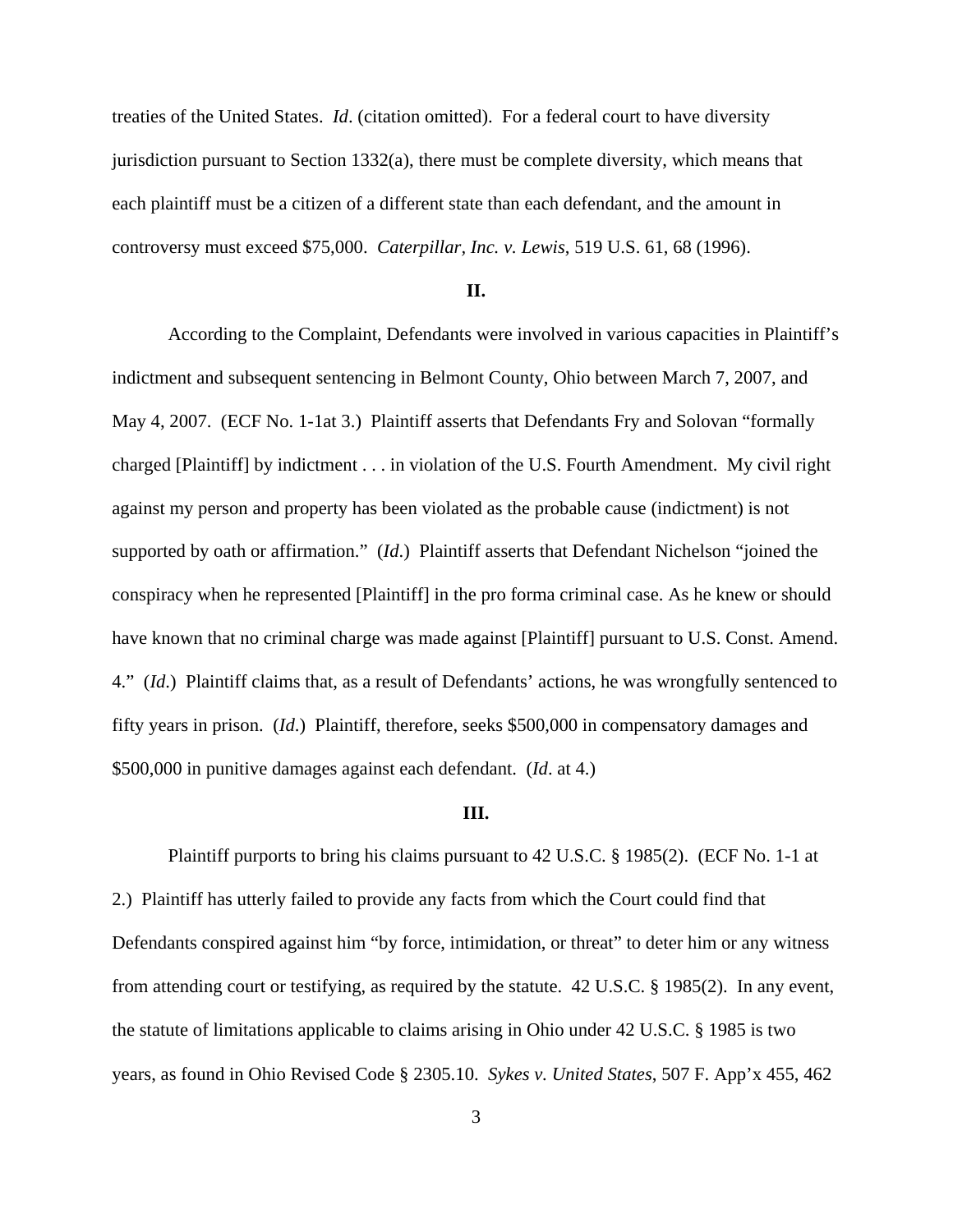(6th Cir. 2012) (citing *Browning v. Pendleton*, 869 F.2d 989 (6th Cir. 1989)); *see also Ford Motor Credit Co. v. Jones*, 2009-Ohio-3298 (Ohio Ct.App., Cuyahoga Cty. 2009) (in Ohio, "the applicable statute of limitations for the underlying cause of action applies to the civil conspiracy charge") (citation omitted).

Although the statute of limitations is normally an affirmative defense that defendants must raise in an answer, if the limitations bar appears on the face of the complaint, the Court may apply it during the initial screening process. *See, e.g., Watson v. Wayne County*, 90 F. App'x. 814, \*1 (6th Cir. January 26, 2004) ("If a statute of limitations defense clearly appears on the face of a pleading, the district court can raise the issue *sua sponte*"). This Court has applied that rule in cases screened under § 1915A. *See, e.g., Smith v. Warren County Sheriff's Dept.*, 2010 No. 1:10-CV-113, WL 761894 (S.D. Ohio March 2, 2010). The Court, therefore, must look to the allegations in the complaint to determine whether the action has been filed within the applicable two-year period.

Here, all of the conduct alleged in the Complaint occurred on or before May 4, 2007, the date Plaintiff was sentenced in his state criminal case. (ECF No. 1-1 at 3.) This Court received Plaintiff's motion to proceed *in forma pauperis* with the complaint attached on September 15, 2017. Plaintiff, then, clearly did not file his complaint within two years of the events in question. The statute of limitations, unless tolled for some reason, therefore, would bar further prosecution of this case. Given that he provided virtually no facts to support his claim, Plaintiff's complaint suggests no reason that the statute of limitations should be tolled in this matter.

### **IV.**

Plaintiff's request to proceed *in forma paperis* is **GRANTED**. For the reasons explained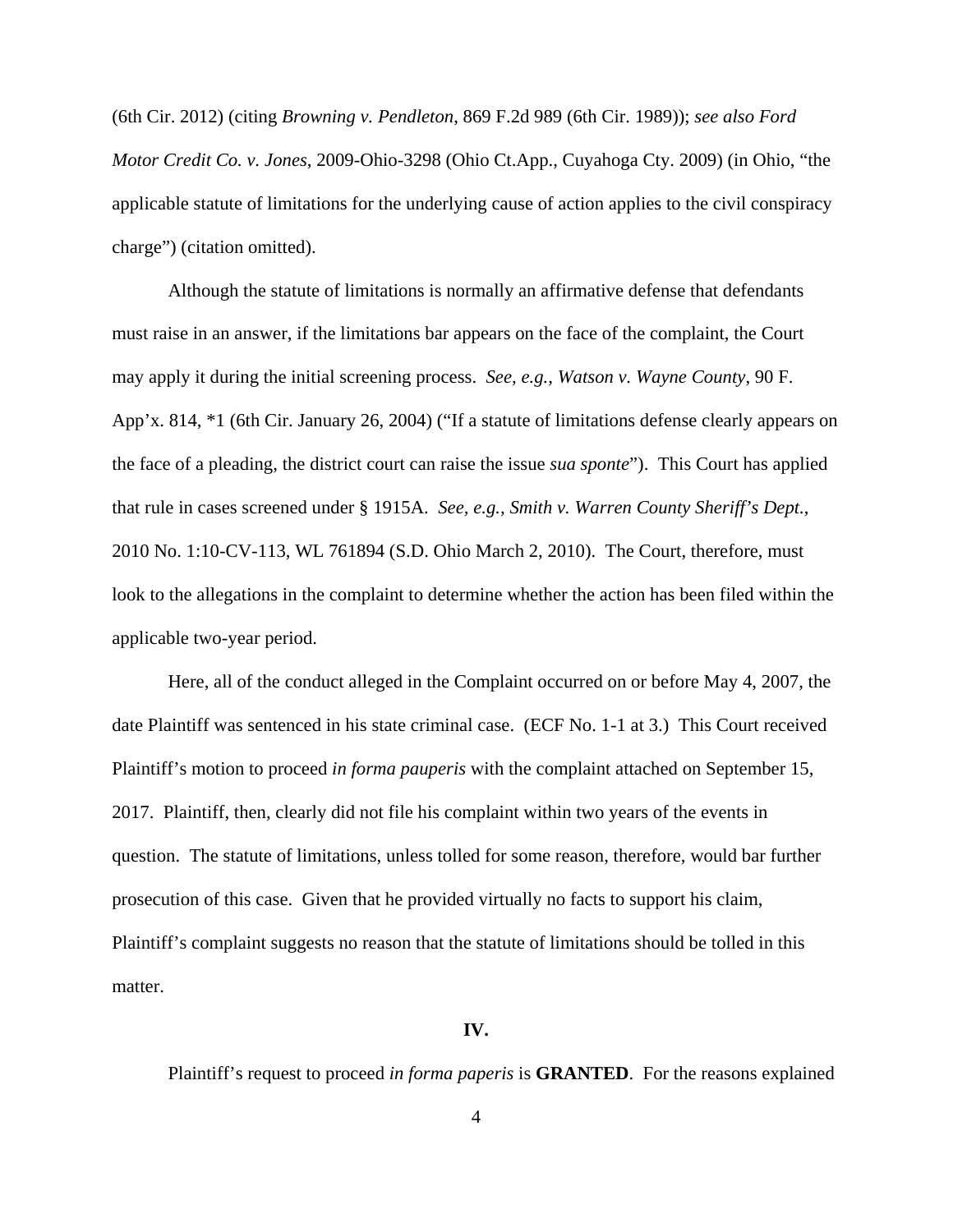above, however, Plaintiff failed to timely file his claims within the two-year statute of limitations set forth in Ohio Revised Code § 2305.10 governing Section 1985 actions in Ohio. Accordingly, Plaintiff's Complaint fails to state a claim upon which relief can be granted. It is therefore **RECOMMENDED** that the Court dismiss Plaintiff's claims pursuant to Section 1915(e)(2) because these claims are barred by the statute of limitations.

## **PROCEDURE ON OBJECTIONS**

 If any party seeks review by the District Judge of this Report and Recommendation, that party may, within fourteen (14) days, file and serve on all parties objections to the Report and Recommendation, specifically designating this Report and Recommendation, and the part in question, as well as the basis for objection. 28 U.S.C. § 636(b)(1); Fed. R. Civ. P. 72(b). Response to objections must be filed within fourteen (14) days after being served with a copy. Fed. R. Civ. P. 72(b).

The parties are specifically advised that the failure to object to the Report and Recommendation will result in a waiver of the right to *de novo* review of by the District Judge and waiver of the right to appeal the judgment of the District Court. *See, e.g.*, *Pfahler v. Nat'l Latex Prod. Co.*, 517 F.3d 816*,* 829 (6th Cir. 2007) (holding that "failure to object to the magistrate judge's recommendations constituted a waiver of [th defendant's] ability to appeal the district court's ruling"); *United States v. Sullivan*, 431 F.3d 976, 984 (6th Cir. 2005) (holding that defendant waived appeal of district court's denial of pretrial motion by failing to timely object to magistrate judge's report and recommendation). Even when timely objections are filed, appellate review of issues not raised in those objections is waived. *Robert v. Tesson*, 507 F.3d 981, 994 (6th Cir. 2007) ("[A] general objection to a magistrate judge's report, which fails to specify the issues of contention, does not suffice to preserve an issue for appeal . . . ." (citation